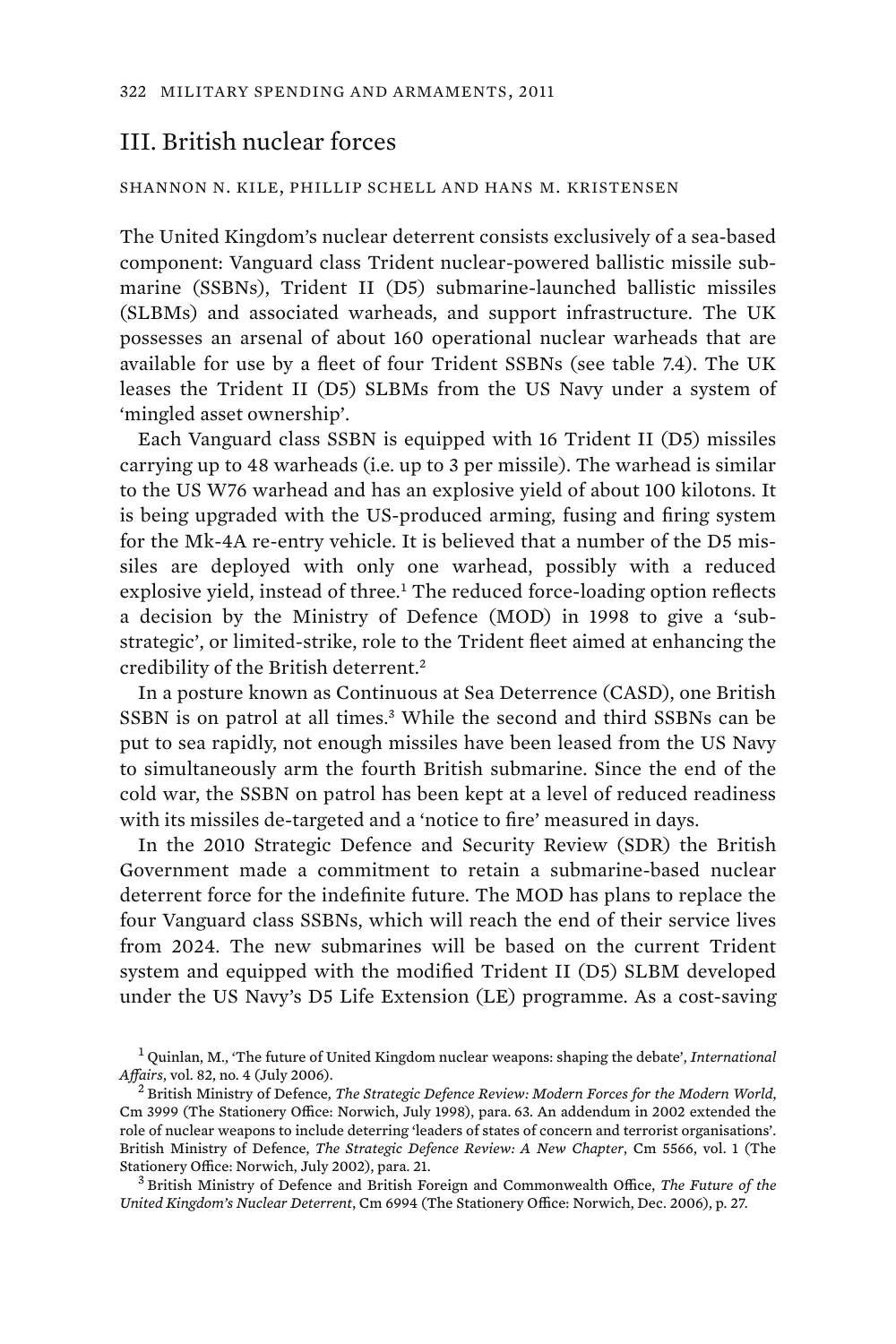measure, they will have a smaller missile compartment, designed jointly with the US Navy, that will carry 12 launch tubes rather than the 16 carried by the Vanguard class submarines. The maximum number of nuclear warheads carried on each submarine will decrease from 48 to 40.4

In May 2011 the MOD announced the completion of the 'initial gate' phase for the replacement submarine programme. This involved decisions about the broad design parameters for the new SSBN, including the choice of reactor propulsion systems.<sup>5</sup> The SDR delayed the 'main gate' decision when the detailed acquisition plans, design and number of submarines are to be finalized—until 2016. As a result, the first of the new generation of SSBNs is not scheduled to enter service until 2028. The service lives of the Vanguard submarines are to be further prolonged in accordance with the government's commitment to reliably sustain the CASD posture.

The 2010 SDR revealed plans for cutting the size of the British nuclear arsenal. The stockpile of operational nuclear warheads will be reduced from fewer than 160 at present to no more than 120. Likewise, the overall size of the nuclear stockpile, including non-deployed weapons, will decrease from the current 225 warheads to 'not more than 180 by the mid 2020s'.<sup>6</sup>

In announcing the results of the SDR, the British Government said it would defer a decision about whether to refurbish or replace the nuclear warhead carried on the Trident II (D5) SLBM until the next parliament (i.e. after May 2015).<sup>7</sup> However, in 2011 there were reports, based on a publication from the US Sandia National Laboratory, indicating that the Royal Navy has decided to procure the W76-1 warhead that is currently in production in the USA. $8$  The warhead is an enhanced version of the US W76 warhead and will make Trident missiles more accurate and more effective against hardened targets.<sup>9</sup> Together with the modified D5LE SLBMs, the new warhead will extend the service life of the Trident missile system into the 2040s.

The UK has launched a long-term investment programme aimed at sustaining key skills and facilities at the Atomic Weapons Establishment at Aldermaston. In 2011 the MOD confirmed that it plans to build a new

<sup>4</sup> British Ministry of Defence, *Securing Britain in an Age of Uncertainty: The Strategic Defence and Security Review*, Cm 7948 (The Stationery Office: London, Oct. 2010), para. 3.11, p. 38.

British Ministry of Defence (MOD), *The United Kingdom's Future Nuclear Deterrent: The*  Submarine Initial Gate Parliamentary Report (MOD: London, May 2011), p. 5.

 $6$  British Ministry of Defence (note 4), para. 3.11, p. 39; and Norton-Taylor, R., 'Britain's nuclear arsenal is 225 warheads, reveals William Hague', *The Guardian*, 26 May 2010. 7 British Ministry of Defence (note 4), para. 3.9, p. 39.

<sup>8</sup> Kristensen, H. M., 'British submarines to receive upgraded US nuclear warhead', FAS Strategic Security Blog, Federation of American Scientists, 1 Apr. 2011, <http://www.fas.org/blog/ssp/2011/ 04/ britishw76-1.php>.

Norton–Taylor, R., 'Trident more effective with US arming device, tests suggest', *The Guardian*, 6 Apr. 2011.